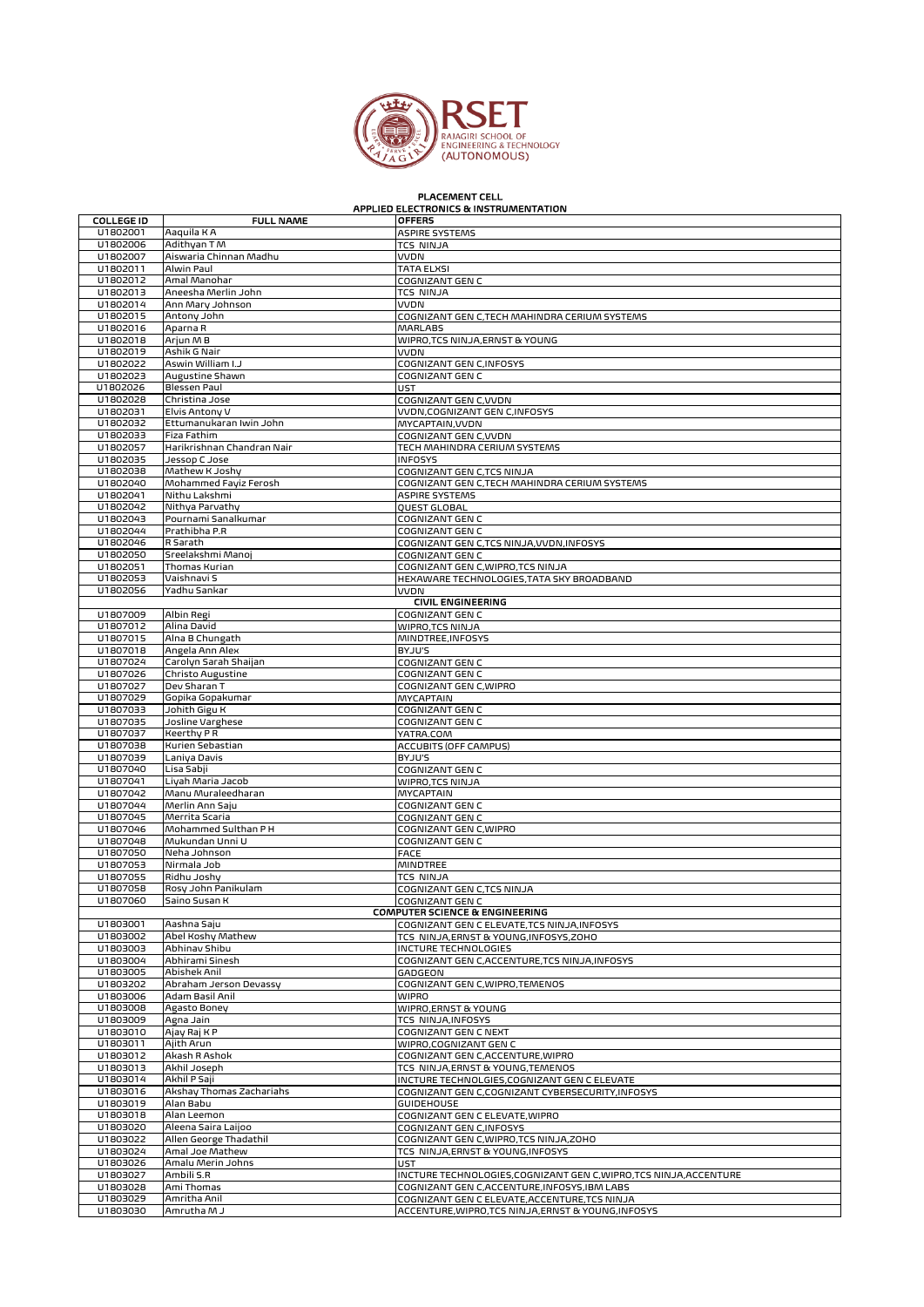| U1803031             | Anirudh M                         | COGNIZANT GEN C ELEVATE, INFOSYS                                           |
|----------------------|-----------------------------------|----------------------------------------------------------------------------|
| U1803032             | Anisha T Anilkumar                | WIPRO, ERNST & YOUNG, TEMENOS, IBM LABS                                    |
| U1803034             | Ojol nnA                          | COGNIZANT GEN C                                                            |
|                      |                                   |                                                                            |
| U1803035             | Ann Mohan Chacko                  | INFORMATICA, COGNIZANT GEN C ELEVATE, WIPRO                                |
| U1803036             | Ann Rose Cherian                  | INFORMATICA, WIPRO                                                         |
| U1803039             | Anna Laiiu                        | COGNIZANT GEN C,TCS NINJA,COGNIZANT CYBERSECURITY, INFOSYS                 |
| U1803037             | Anna Susan Mathai                 | COGNIZANT GEN C,TCS NINJA                                                  |
| U1803038             | Anna Susan Sam                    | COGNIZANT GEN C,TCS NINJA                                                  |
| U1803040             | Anoop Thomas John                 |                                                                            |
|                      |                                   | COGNIZANT GEN C,TCS NINJA,TEMENOS,INFOSYS                                  |
| U1803042             | Anton Roy                         | COGNIZANT GEN C ELEVATE                                                    |
| U1803043             | Anupa Anna Sam                    | COGNIZANT GEN C, WIPRO, TCS NINJA, COGNIZANT CYBERSECURITY                 |
| U1803044             | Aparna A B                        | TCS NINJA, ERNST & YOUNG                                                   |
| U1803045             | Arathi Jayachandran               | COGNIZANT GEN C, ACCENTURE, WIPRO                                          |
| U1803046             | Aravind V                         | COGNIZANT GEN C ELEVATE, WIPRO, TCS NINJA                                  |
|                      |                                   |                                                                            |
| U1803047             | Ardra Manoj                       | COGNIZANT GEN C ELEVATE, INFOSYS                                           |
| U1803048             | Arun Babumon                      | <b>EXPERION TECHNOLOGIES</b>                                               |
| U1803049             | Ashim Tom TL                      | COGNIZANT GEN C ELEVATE                                                    |
| U1803051             | Ashwin Radhakrishnan              | TCS NINJA, INFOSYS                                                         |
| U1803052             | Aswin Tomy                        | <b>ERNST &amp; YOUNG</b>                                                   |
|                      |                                   |                                                                            |
| U1803053             | <b>Athul Murali</b>               | WIPRO,TCS NINJA, ERNST & YOUNG, INFOSYS                                    |
| U1803054             | Athulya Mini Jose                 | <b>MYCAPTAIN</b>                                                           |
| U1803056             | Avinash Haresh                    | INCTURE TECHNOLOGIES, COGNIZANT GEN C, WIPRO                               |
| U1803057             | Bryan Thomas David                | <b>IBS SOFTWARE</b>                                                        |
| U1803058             | Chris Martin Siby                 | COGNIZANT GEN C, WIPRO                                                     |
|                      |                                   |                                                                            |
| U1803060             | Deepak Jose                       | COGNIZANT GEN C, INFOSYS                                                   |
| U1803062             | Dhanuja Elezabeth Varkey          | COGNIZANT GEN C ELEVATE, ACCENTURE                                         |
| U1803063             | Divya Elizabeth George            | COGNIZANT GEN C,TCS NINJA, INFOSYS                                         |
| U1803064             | Diya Denny                        | COGNIZANT GEN C ELEVATE, ACCENTURE, TCS NINJA                              |
| U1803066             | Donnel Shinto                     | COGNIZANT GEN C, WIPRO                                                     |
| U1803067             | Ebin Thankachan                   |                                                                            |
|                      |                                   | COGNIZANT GEN C, WIPRO, COGNIZANT CYBERSECURITY, TCS NINJA                 |
| U1803068             | Elizabeth K Parambil              | COGNIZANT GEN C, COGNIZANT CYBERSECURITY, INFOSYS                          |
| U1803069             | Elsa Zacharia                     | WIPRO,TCS NINJA,ERNST & YOUNG,INFOSYS,IBM LABS                             |
| U1803070             | Elzaba Babu                       | COGNIZANT GEN C ELEVATE, ACCENTURE, INFOSYS, IBM LABS                      |
| U1803071             | Emil Jacob Roy                    | COGNIZANT GEN C                                                            |
|                      |                                   |                                                                            |
| U1803072             | Evin Joseph Bobby                 | COGNIZANT GEN C ELEVATE, TCS NINJA                                         |
| U1803074             | Fathima Nada                      | COGNIZANT GEN C NEXT                                                       |
| U1803073             | Fathima Sahana                    | COGNIZANT GEN C, IBM LABS                                                  |
| U1803075             | Fayiz Mohammed P                  | COGNIZANT GEN C                                                            |
| U1803077             | George Mathew Mannil              | <b>ERNST &amp; YOUNG</b>                                                   |
| U1803078             | Gibran Roshan                     | <b>UST</b>                                                                 |
|                      |                                   |                                                                            |
| U1803079             | Githu Gopan                       | COGNIZANT GEN C ELEVATE                                                    |
| U1803081             | Gokul S                           | INCTURE TECHNOLGIES, COGNIZANT GEN C ELEVATE                               |
| U1803080             | Gokul Saji                        | INCTURE TECHNOLOGIES, WIPRO                                                |
| U1803082             | Govind S Vadhyar                  | COGNIZANT GEN C, WIPRO, TCS NINJA                                          |
| U1803084             | Gregory Mambakkadan               | TCS NINJA                                                                  |
|                      |                                   |                                                                            |
| U1803085             | Hana.P.Anwar                      | COGNIZANT GEN C,TCS NINJA                                                  |
| U1803086             | Harideep Ks                       | <b>WIPRO</b>                                                               |
| U1803087             | Huda Rahman Kv                    | COGNIZANT GEN C ELEVATE, WIPRO                                             |
| U1803088             | Irine Philip                      | COGNIZANT GEN C,COGNIZANT CYBERSECURITY                                    |
| U1803089             | Jackson Jose                      | COGNIZANT GEN C,TCS NINJA                                                  |
| U1803090             | Jacob Abraham                     | INCTURE TECHNOLOGIES, SOTI                                                 |
|                      |                                   |                                                                            |
| U1803091             | Jain Xavier                       | COGNIZANT GEN C ELEVATE                                                    |
| U1803092             | Jayon K Vinod                     | ERNST & YOUNG, INFOSYS                                                     |
| U1803093             | Jefrin Jolly                      | COGNIZANT GEN C ELEVATE, COGNIZANT GEN PRO                                 |
|                      |                                   | INCTURE TECHNOLOGIES, SOTI, COGNIZANT GEN C ELEVATE, ACCENTURE, WIPRO, TCS |
| U1803094             | Jerin Jose A                      |                                                                            |
|                      |                                   | NINJA, INFOSYS                                                             |
| U1803095             | Jessica Jose                      | COGNIZANT GEN C                                                            |
| U1803096             | Jewel Jomy                        | COGNIZANT GEN C,TCS NINJA, INFOSYS                                         |
| U1803097             | Jino Shaji                        | INCTURE TECHNOLOGIES,COGNIZANT GEN C,WIPRO,TCS NINJA,ACCENTURE,INFOSYS     |
| U1803098             | Jobin Joseph Nevin                | UST                                                                        |
| U1803099             | Jocelyn Teresa Jose               | UST, IBM, TATA ELXSI                                                       |
|                      |                                   |                                                                            |
| U1803101             | John Paul                         | INCTURE TECHNOLGIES, COGNIZANT GEN C ELEVATE, WIPRO, ACCENTURE, INFOSYS    |
| U1803100             | John Thomas Bose                  | COGNIZANT GEN C ELEVATE, WIPRO, TEMENOS                                    |
| U1803104             | Joseph Davies                     | COGNIZANT GEN C,TCS NINJA, INFOYS                                          |
| U1803105             |                                   |                                                                            |
|                      | Joseph Xavier                     |                                                                            |
|                      |                                   | SOTI, COGNIZANT GEN C ELEVATE, ACCENTURE, WIPRO                            |
| U1803107             | Karthika K S                      | COGNIZANT GEN C ELEVATE, TCS NINJA, IBM LABS                               |
| U1803108             | Kavya R                           | H & R BLOCK, TCS NINJA, INFOSYS                                            |
| U1803110             | Kevin Joe Sebastian               | COGNIZANT GEN C, WIPRO, TCS NINJA, INFOSYS                                 |
| U1803109             | <b>Kevin Thomas</b>               | COGNIZANT GEN C, WIPRO, INFOSYS                                            |
| U1803112             | Kiran S Thomas                    | INCTURE TECHNOLOGIES,COGNIZANT GEN C ELEVATE,ACCENTURE,WIPRO,TCS NINJA     |
| U1803113             | Krishnanand R                     | COGNIZANT GEN C, INFOSYS                                                   |
|                      |                                   |                                                                            |
| U1803115             | Lijo Jose                         | COGNIZANT GEN C                                                            |
| U1803116             | M S Hasna                         | COGNIZANT GEN C                                                            |
| U1803117             | Mareena Sibi                      | WIPRO, TCS NINJA, ZOHO                                                     |
| U1803118             | Mariya George                     | WIPRO,TCS NINJA,IIBM LABS                                                  |
| U1803120             | Mathews Saiji                     | COGNIZANT GEN C ELEVATE, TCS NINJA, IBM LABS                               |
| U1803121             | Maya Vivek                        |                                                                            |
|                      |                                   | COGNIZANT GEN C, ACCENTURE, WIPRO, COGNIZANT CYBERSECURITY                 |
| U1803122             | Meera Ramachandran                | COGNIZANT GEN C, ACCENTURE                                                 |
| U1803123             | Michael Sam Vinu                  | COGNIZANT GEN C                                                            |
| U1803124             | Minnu Anish                       | <b>IBS SOFTWARE</b>                                                        |
| U1803125             | Mohamed Hazmil                    | COGNIZANT GEN C ELEVATE                                                    |
| U1803127             | Neah Sunny                        | COGNIZANT GEN C, ACCENTURE, WIPRO, IBM LABS                                |
|                      |                                   |                                                                            |
| U1803129             | Nikhil Binoy                      | COGNIZANT GEN C ELEVATE, WIPRO, TCS NINJA, INFOSYS                         |
| U1803203             | Nithin James Padyatti             | ERNST & YOUNG, INFOSYS, TEMENOS                                            |
| U1803131             | Nithya James                      | WIPRO, INFOSYS                                                             |
| U1803132             | Noel Thomas Edison                | KALKITECH, TCS NINJA                                                       |
| U1803133             | Parvathy A S                      | COGNIZANT GEN C                                                            |
|                      |                                   |                                                                            |
| U1803134             | Philip Alex Ambattu               | COGNIZANT GEN C                                                            |
| U1803135             | Prinu Antony                      | COGNIZANT GEN C, ACCENTURE                                                 |
| U1803205             | Ann Maria John                    | COGNIZANT GEN C,COGNIZANT CYBERSECURITY, INFOSYS                           |
| U1803136             | R V Vivek Viswam                  | ACCENTURE, BIGBINARY                                                       |
| U1803137             | Rachana D Prabhu                  | COGNIZANT GEN C,COGNIZANT GEN PRO, INFOSYS                                 |
| U1803138             | Rahul G Krishnan                  |                                                                            |
|                      |                                   | COGNIZANT GEN C, WIPRO, TEMENOS, NEST DIGITAL                              |
| U1803139<br>U1803140 | Rahul Rajagopal<br>Ram Adeeth G R | COGNIZANT GEN C<br>COGNIZANT GEN C ELEVATE, WIPRO, INFOSYS                 |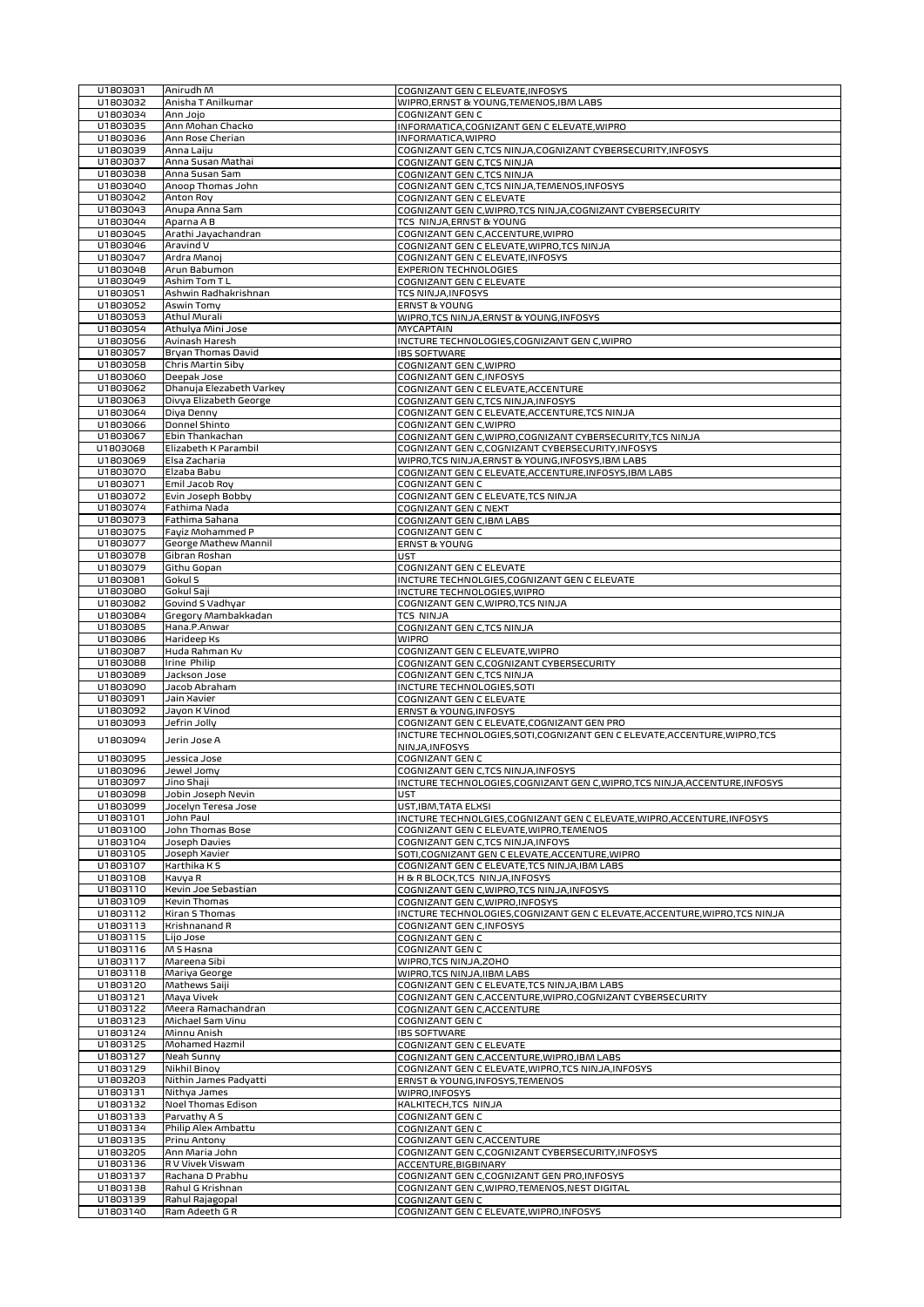|                      | Ramzeena Ebrahim                          | <b>COGNIZANT GEN C</b>                                                                              |
|----------------------|-------------------------------------------|-----------------------------------------------------------------------------------------------------|
| U1803141             | Rihana Suhail                             | WIPRO, TCS NINJA, IBM LABS                                                                          |
| U1803142             | Rijin Thomas G.                           | <b>MARLABS</b>                                                                                      |
| U1803143             | Rinku Sara Chacko                         | <b>KPMG</b>                                                                                         |
| U1803144             | Rishika Sidhik                            | <b>MYCAPTAIN</b>                                                                                    |
| U1803145             | Rishikesh A S                             | COGNIZANT GEN C , COGNIZANT GEN PRO, TCS NINJA, INFOSYS                                             |
| U1803146             | Riya M Kovoor                             | INFORMATICA, WIPRO                                                                                  |
| U1803149             | Rohith Jacob                              | COGNIZANT GEN C,TCS NINJA                                                                           |
| U1803150             | Ron Daniel                                | WIPRO,TCS NINJA,IBM LABS                                                                            |
| U1803151             | Rose Ann Manuel                           | COGNIZANT GEN C                                                                                     |
| U1803152             | Rose Jose Vizhalil                        | <b>UST</b>                                                                                          |
| U1803153             | Rusafid Ahmed Abdul Rasheed Theyyampattil | UST                                                                                                 |
| U1803155             | S Abdul Kani                              | ACCENTURE ADVANCED, COGNIZANT GEN C, WIPRO                                                          |
| U1803159             | Sandra Binoy                              | COGNIZANT GEN C,TCS NINJA                                                                           |
| U1803160             | Sanjay Vinod                              | COGNIZANT GEN C, INFOSYS, COGNIZANT CYBERSECURITY                                                   |
| U1803163             | Santhra Manoj                             | <b>ACCENTURE, TCS NINJA</b>                                                                         |
| U1803164             | Sara Paul                                 | <b>GUIDEHOUSE</b>                                                                                   |
| u1803166             | <b>Shane George</b>                       | UST, INFOSYS                                                                                        |
| U1803167             | Sharathbabu K                             | TCS NINJA, ERNST & YOUNG, INFOSYS, COGNIZANT GEN C ELEVATE                                          |
| U1803168<br>U1803169 | Shaswath Pai                              | COGNIZANT GEN C, WIPRO                                                                              |
|                      | Sherin Jose                               | COGNIZANT GEN C ELEVATE, ACCENTURE, TCS NINJA, INFOSYS                                              |
| U1803172<br>U1803174 | Smrithi S Kumar<br>Sneha Ramesh           | COGNIZANT GEN C ELEVATE, WIPRO, TCS NINJA, IBM LABS<br>COGNIZANT GEN C, WIPRO, TCS DIGITAL, INFOSYS |
| U1803173             | Sneha Saju                                | COGNIZANT GEN C ELEVATE, WIPRO, TCS NINJA, IBM LABS, INFOSYS                                        |
| U1803175             | Sona Mohan                                |                                                                                                     |
| U1803178             |                                           | INFORMATICA, INFOSYS                                                                                |
| U1803179             | Sradha Suresh<br>Sravya Renish            | COGNIZANT GEN C,TCS NINJA<br>ACCENTURE, TCS NINJA, INFOSYS                                          |
| U1803180             | Sreeram S Mallan                          | UST, KALKITECH                                                                                      |
| U1803182             | Suchithra PV                              |                                                                                                     |
| U1803183             | Swati Krishna                             | <b>IBS SOFTWARE</b>                                                                                 |
| U1803184             | Sweta Ivan                                | COGNIZANT GEN C, ACCENTURE, ZOHO                                                                    |
| U1803185             | Thomas K Gimmy                            | COGNIZANT GEN C, COGNIZANT CYBERSECURITY, INFOSYS                                                   |
| U1803188             | Titus Titus Pallithottathu                | COGNIZANT GEN C, ACCENTURE, IBM LABS                                                                |
| U1803189             | Tony Jude                                 | COGNIZANT GEN C, ACCENTURE, WIPRO, TCS NINJA<br>COGNIZANT GEN C,ELEVATE ,,COGNIZANT GEN PRO, WIPRO  |
| U1803191             | Varsha Paul                               |                                                                                                     |
| U1803190             | Varsha Shaji                              | COGNIZANT GEN C,TCS NINJA, INFOSYS                                                                  |
| U1803192             | Varun Ajith                               | COGNIZANT GEN C, ACCENTURE, TCS NINJA<br><b>ERNST &amp; YOUNG</b>                                   |
| U1803194             |                                           | INFORMATICA, WIPRO, TCS NINJA                                                                       |
|                      | Vinay Mathew Varghese<br>Vishnumaya K     |                                                                                                     |
| U1803196             |                                           | <b>TCS NINJA</b>                                                                                    |
| U1803197             | Vismaya Manoharan                         | <b>TCS NINJA</b>                                                                                    |
| U1803198             | Visruth Prasanth                          | COGNIZANT GEN C                                                                                     |
| U1803200             | William Cherian Sam                       | COGNIZANT GEN C NEXT                                                                                |
| U1803201             | Ziyad Ibrahim                             | WIPRO, INFOSYS<br>ELECTRONICS & COMMUNICATION ENGINEERING                                           |
|                      |                                           |                                                                                                     |
| U1801001             | A Suryanarayanan                          | <b>UST</b>                                                                                          |
| U1801003             | Aadil Bin Shibu                           | COGNIZANT GEN C, VVDN                                                                               |
| U1801004<br>U1801005 | Aarathy C Ravi<br>Abel Paul David         | <b>UST</b>                                                                                          |
| U1801006             | Abhishek Sam Mathew                       | TCS NINJA, ERNST & YOUNG                                                                            |
| U1801007             | Abraham Paul Jaison                       | TCS NINJA, ERNST & YOUNG                                                                            |
|                      | Aditya Pramod                             | GADGEON<br>COGNIZANT GEN C, INFOSYS                                                                 |
| U1801009<br>U1801010 | Afaz Moopen M K                           |                                                                                                     |
|                      | Ajay O B                                  | <b>MYCAPTAIN</b><br><b>TATA ELXSI</b>                                                               |
| U1801012             |                                           |                                                                                                     |
|                      |                                           |                                                                                                     |
| U1801014             | Akhila Varghese                           | <b>TCS NINJA</b>                                                                                    |
| U1801015             | Akshay Raju A                             | COGNIZANT GEN C, KALKITECH                                                                          |
| U1801016             | Albert Sunny                              | COGNIZANT GEN C,TCS NINJA                                                                           |
| U1801017             | Albin Shajan                              | <b>TCS NINJA</b>                                                                                    |
| U1801020             | Aleena Eleesa Aniyachan                   | COGNIZANT GEN C, ACCENTURE, WIPRO                                                                   |
| U1801019             | Aleena Sajan                              | <b>VVDN</b>                                                                                         |
| U1801021             | Aleesha Eleen Sajan                       | COGNIZANT GEN C, VVDN, KALKITECH                                                                    |
| U1801022             | Alex Vengazhiyil Chandy                   | COGNIZANT GEN C                                                                                     |
| U1801023             | Alfin Tom Jose                            | COGNIZANT GEN C,TCS NINJA                                                                           |
| U1801025             | Amala Mathew                              | <b>TCS NINJA</b>                                                                                    |
| U1801026             | Amalu Paul<br>Ammu V.S                    | COGNIZANT GEN C, INFOSYS                                                                            |
| U1801027<br>U1801029 | Angel Elizabeth Berly                     | COGNIZANT GEN C<br>COGNIZANT GEN C.TCS NINJA                                                        |
| U1801030             | Angela Maria Jify                         | COGNIZANT GEN C                                                                                     |
| U1801031             | Angelin Sebastian                         | MAVERIC SYSTEMS                                                                                     |
| U1801032             | Anjana Rachel Mathew                      | COGNIZANT GEN C, TECH MAHINDRA CERIUM SYSTEMS                                                       |
| U1801033             | Anna Thakkolkaran                         | COGNIZANT GEN C                                                                                     |
| U1801040             | Anu Dileep                                | <b>TATA ELXSI</b>                                                                                   |
| U1801044             | Archana Sebastian                         | <b>MYCAPTAIN</b>                                                                                    |
| U1801046             | Arya Andrews                              | <b>MARLABS</b>                                                                                      |
| U1801047             | Ashia Parveen M E                         | <b>TCS NINJA</b>                                                                                    |
| U1801048             | Ashith Varghese                           | QUEST GLOBAL                                                                                        |
| U1801053             | Ben Joel Shynu                            | <b>ASPIRE SYSTEMS</b>                                                                               |
| U1801163             | R Anandakrishnan                          | QUEST GLOBAL                                                                                        |
| U1801055             | Chris Francis                             | COGNIZANT GEN C                                                                                     |
| U1801056             | Chris Varughese George                    | <b>MYCAPTAIN</b>                                                                                    |
| U1801057             | Christina Ann Pramode                     | PATHPARTNER, COGNIZANT GEN C, WIPRO                                                                 |
| U1801058             | Christy Mariya James                      | UST                                                                                                 |
| U1801060             | Devika Menon                              | MAVERIC SYSTEMS, IBS SOFTWARE, INFOSYS                                                              |
| U1801059             | Devika Sindhu                             | <b>VVDN</b>                                                                                         |
| U1801064             | Durga Kodasseri Binoo                     | COGNIZANT GEN C, INFOSYS                                                                            |
| U1801065             | Edwin James                               | COGNIZANT GEN C, VVDN                                                                               |
| U1801066             | Emil Roby                                 | <b>VVDN</b>                                                                                         |
| U1801067             | Erin John Thomas                          | COGNIZANT GEN C                                                                                     |
| U1801069             | Fabu Km                                   | HEXAWARE TECHNOLOGIES                                                                               |
| U1801071             | Fathimath Zuhara                          | COGNIZANT GEN C, INFOSYS                                                                            |
| U1801072             | Gayathri Pv                               | TATA ELXSI, FACE                                                                                    |
| U1801073             | Georgy Martin                             | <b>TCS NINJA</b>                                                                                    |
| U1801074             | Gokul Krishnan K                          | COGNIZANT GEN C                                                                                     |
| U1801076             | Gracea Elsa John                          | MYCAPTAIN, ASPIRE SSTEMS                                                                            |
| U1801079<br>U1801080 | Hari Sankar B<br>Haya Nazeer              | <b>TCS NINJA</b><br>QUEST GLOBAL                                                                    |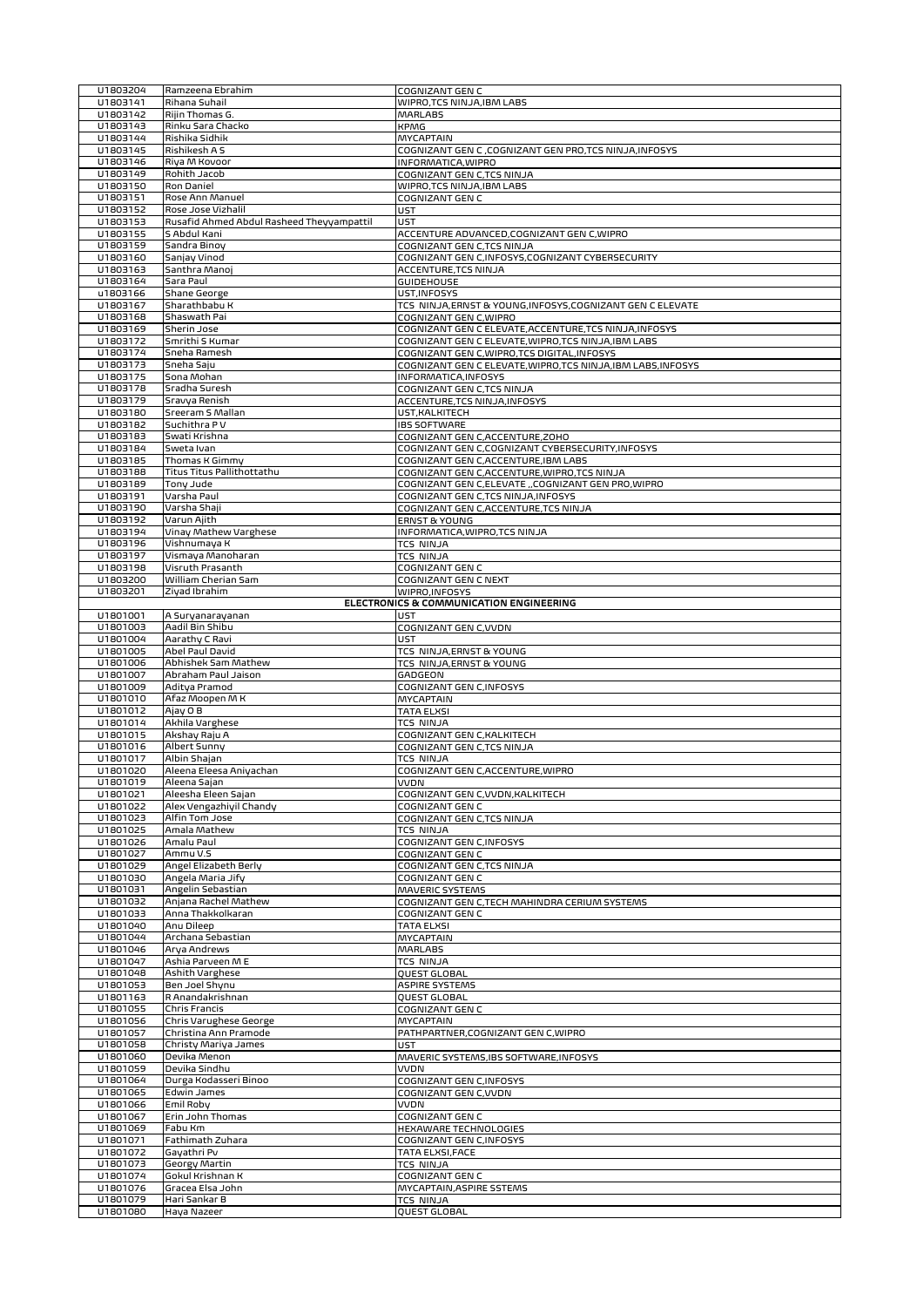|                      | Jerin James                  | <b>TCS NINJA</b>                                     |
|----------------------|------------------------------|------------------------------------------------------|
| U1801082             | Jibil Das Kg                 | <b>GUIDEHOUSE</b>                                    |
| U1801083             | Jisha Jibichan Thaithottam   | COGNIZANT GEN C, VVDN                                |
| U1801084             | Jishnu Nair                  | COGNIZANT GEN C                                      |
| U1801088             | Joseph Francis               | TECH MAHINDRA CERIUM SYSTEMS                         |
| U1801086             | Joseph Thomas                | TCS NINJA                                            |
| U1801089             | Kajol Jose                   | VVDN                                                 |
| U1801091             | Kavya Joby                   | COGNIZANT GEN C                                      |
| U1801090             | Kavya Mohan                  | PEOPLE10                                             |
| U1801092             | Kavya S.                     | ANALYTICS QUOTIENT (KANTAR), INFOSYS                 |
| U1801093             | Kevin Jones                  | UST                                                  |
| U1801094             | Kripa Sara Thomas            | EXPERION TECHNOLOGIES                                |
| U1801095             | Leya Wels                    | WIPRO,TCS NINJA,TECH MAHINDRA CERIUM SYSTEMS         |
| U1801096             | Lisna Maria Roy              | COGNIZANT GEN C,TCS NINJA                            |
| U1801097             | Madhav P                     | <b>TCS NINJA</b>                                     |
| U1801099             | Maria Babu                   | <b>IBS SOFTWARE</b>                                  |
| U1801098             | Maria Joji                   | COGNIZANT GEN C, ACCENTURE, INFOSYS                  |
| U1801100             | Mariya Jose                  | COGNIZANT GEN C, INFOSYS                             |
| U1803119             | Marsha Rose Joseph           | MAVERIC SYSTEMS, INFOSYS                             |
| U1801102             | Meghana Krishnan             | TCS NINJA, VVDN                                      |
| U1801103             | Merin Paul                   | MAVERIC SYSTEMS, UST                                 |
| U1801104             | Mohamed Nadeem               | MYCAPTAIN                                            |
| U1801105             | Nandagovind K                | COGNIZANT GEN C, WIPRO                               |
| U1801107             | Naveed Riswan MY             | MYCAPTAIN, ASPIRE SSTEMS                             |
| U1803126             | Navya R Joseph               | COGNIZANT GEN C                                      |
| U1801107             | Nayan Mohan                  | COGNIZANT GEN C                                      |
| U1801110             | Neethu Mathews               | ACCENTURE                                            |
| U1801111             | Nicholson Shaji              | TCS NINJA, ERNST & YOUNG, INFOSYS                    |
| U1801113             | Nithin J Dennis              | IBS SOFTWARE, COGNIZANT GEN C, INFOSYS               |
| U1801114             | Nyna Shaji                   | <b>TCS NINJA</b>                                     |
| U1801115             | P Aiswarya                   | COGNIZANT GEN C.TCS NINJA                            |
| U1801116             | Pooja Rajan                  | <b>UST</b>                                           |
| U1801117             | Pranav Unni                  | UST                                                  |
| U1801120             | Rahul Joseph Mathew          | BYJU'S                                               |
| U1801122             | Reneetta Sera John           | <b>IBM</b>                                           |
| U1801125             | Reshma R                     | COGNIZANT GEN C                                      |
| U1801128             | Ricks Reji                   | <b>VVDN</b>                                          |
| U1801129             | <b>Rinumol Roy</b>           | <b>MAVERIC SYSTEMS</b>                               |
| U1801130             | Riya Raju                    | ASPIRE SYSTEMS, COGNIZANT GEN C                      |
| U1801131             | Rose Baby                    | MAVERIC SYSTEMS, INFOSYS                             |
| U1801132             | Roshin Viji                  | PEOPLE10,TECHNOLOGICS,INFOSYS                        |
| U1801134             | Sajin Emmanuel               | <b>TCS NINJA</b>                                     |
| U1801135             | Salu Mathew                  | COGNIZANT GEN C                                      |
| U1801136             | Sandra Sajan                 | COGNIZANT GEN C                                      |
| U1801140             | Sanjay Krishna Ks            | TCS NINJA                                            |
| U1801141             | Sanjo Babu                   | <b>UST</b>                                           |
| U1801142             | Sanya Paul                   | <b>ACCENTURE</b>                                     |
| U1801145             | Sherin Susan Georgey         | COGNIZANT GEN C, INFOSYS                             |
| U1801147             | Siddharth Babu               | <b>TATA ELXSI</b>                                    |
| U1801148             | Sisin Saju                   | VVDN, INFOSYS                                        |
| U1801151             | Sreehari A H                 | <b>TCS NINJA</b>                                     |
| U1801152             | Sreelakshmi Dileep           | COGNIZANT GEN C                                      |
| U1801153             | Sreerag Chandran             | UST                                                  |
| U1801154             | Sridevi K Prabhu             | COGNIZANT GEN C                                      |
| U1801156             | Swetha J Alapatt             | COGNIZANT GEN C,TCS NINJA                            |
| U1801157             | Tanya Ben Philip             | PEOPLE10                                             |
| U1801158             | Treesa Honey                 | COGNIZANT GEN C, INFOSYS                             |
| U1801160             | Vishnu Ajith                 | <b>KPMG</b>                                          |
|                      |                              | ELECTRICAL & ELECTRONICS ENGINEERING                 |
|                      |                              |                                                      |
|                      |                              |                                                      |
| U1805006             | Aleena Robert                | <b>TATA ELXSI</b>                                    |
| U1805007             | Amal Reji                    | <b>VVDN</b>                                          |
| U1805008             | Amretha M                    | <b>INFOSYS</b>                                       |
| U1805009             | Anandhjith B S               | COGNIZANT GEN C                                      |
| U1805010             | Anananthanarayanan K         | TECH MAHINDRA CERIUM SYSTEMS                         |
| U1805011             | Anjana Sara Abraham          | <b>MYCAPTAIN</b>                                     |
| U1805012             | Ann Mary Innocent            | <b>NEST DIGITAL</b>                                  |
| U1805019             | Arya K S                     | UST                                                  |
| U1805021             | Athulya Rose Reji            | COGNIZANT GEN C                                      |
| U1805024             | Davin Mathew Sajan           | HITACHI ENERGY, COGNIZANT GEN C, TCS NINJA           |
| U1805025             | Dennis Reji                  | COGNIZANT GEN C                                      |
| U1805027             | Edwin Chittilappilly         | UST                                                  |
| U1805029             | Fidha Harish                 | COGNIZANT GEN C                                      |
| U1801078             | Hamiya Lita James            | MAVERIC SYSTEMS, UST                                 |
| U1805033             | Joanne Mariam Thomas         | TCS NINJA                                            |
| u1805035             | Joel Mathew Thomas           | QUEST GLOBAL                                         |
| U1805037             | Joseph Sajith                | UST                                                  |
| U1805040             | Kuriakose Peter              | TATA ELXSI                                           |
| U1805043             | Muhammed Mishal Anwar        | COGNIZANT GEN C, VVDN                                |
| U1805050             | Reenu Koshy                  | VVDN                                                 |
| U1805051             | Rochelle Grace Thomas        | COGNIZANT GEN C,TCS NINJA,VVDN,INFOSYS               |
| U1805057             | Sona Saju                    | UST,LEGRAND                                          |
| U1805058             | Soumya Gilroy Mampallil      | MAVERIC SYSTEMS, UST, INFOSYS                        |
|                      |                              | <b>INFORMATION TECHNOLOGY</b>                        |
| U1804001             | Aaliya Siraj                 | IBS SOFTWARE, CAPGEMINI, INFOSYS                     |
| U1801008             | Aby Xavier                   | <b>ERNST &amp; YOUNG</b>                             |
| U1804004             | <b>Albert Antony Perayil</b> | COGNIZANT GEN C, WIPRO, INFOSYS                      |
| U1804005             | Albin Vanniamparambil        | <b>INFOSYS</b>                                       |
| U1804006             | Aleena George                | TCS NINJA                                            |
| U1804009             | Amala PV                     | COGNIZANT GEN C                                      |
| U1804008             | Amala Varghese               | <b>IBS SOFTWARE, TEMENOS</b>                         |
| U1804010             | Anagha Biju                  | COGNIZANT GEN C, WIPRO, TCS NINJA, INFOSYS, IBM LABS |
| U1804011             | Aneetta Mariya Wilson        | MYCAPTAIN                                            |
| U1804012             | Anitta Mathew                | <b>TECHNOLOGICS</b>                                  |
| U1804013<br>U1804015 | Anjala K<br>Arjun G Lal      | <b>ASPIRE SYSTEMS</b><br>COGNIZANT GEN C             |